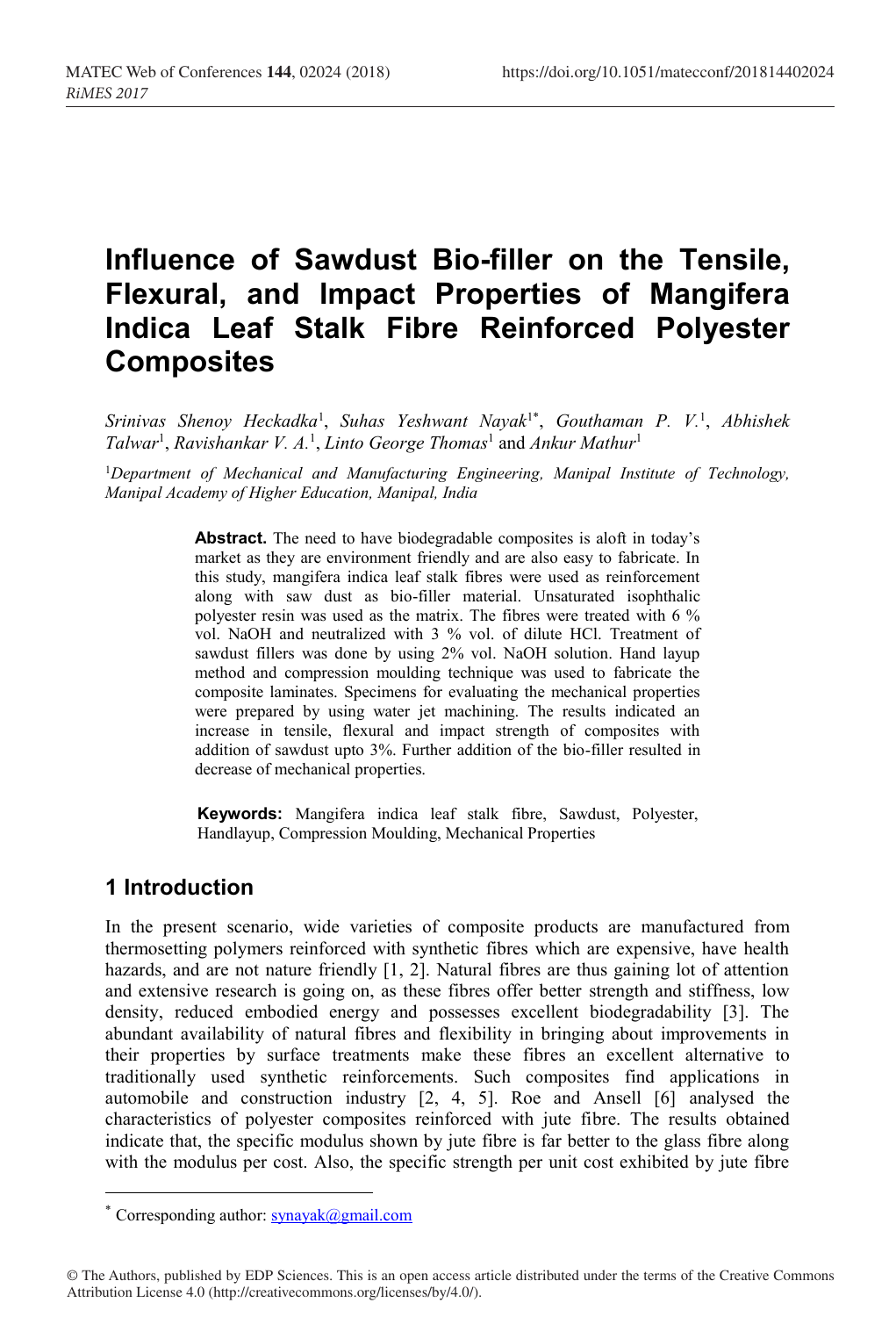are comparable to that shown by the glass fibre. Rachchh et al. [7] examined the properties of rattan fibre polyester composites. Fibre addition improved the flexural and tensile properties up to 12.5% weight percentage after which a drastic drop in the mechanical properties was observed due to insufficient resin content. They observed reduction in density with addition of fibres indicating that such composites can be used for low strength applications.

For a proper matrix-fibre adhesion, surface of natural fibres should be chemically modified. Consequently, the hydrophilic nature of the natural fibre reduces due to partial elimination of hemicellulose content. Hill and Khalil [8] studied the effect of chemical treatment and mechanical characteristics of oil palm and coir fibre reinforced polyester composites. Acetylation and usage of silane and titanate coupling agents were considered for the study. The tensile properties increased due to stronger interfacial bonding and better wetting of the fibres. A minor improvement in impact strength was also noticed with chemically modified fibres. Naguib et al. [9] studied the physical properties of green bagasse polyester composite. Fibre treatment was performed with sodium hydroxide solution and then diluted with sulfuric acid. The authors reported an improvement in flexural strength and Young's modulus of the treated fibres. The study suggested that bagasse polyester composite can be used for various industrial applications that require bearing higher loads under mild operating conditions. Pothan et al. [10] studied the mechanical characteristics of polyester composites reinforced with short banana fibres. Silane treated banana fibres exhibited better tensile strength. The morphological images clearly showed a good adhesion between polyester and banana fibre. The impact strength showed an increasing trend with fibre loading. Kini et al. [11] investigated the effect of alkali treatment on borassus and tamarind fruit fibres. They observed that chemical treatment removes the surface impurities of the raw fibre and makes the fibre suitable for the better bonding with the matrix.

Dubey and Angnihotri [12] analysed the usage of midrib of coconut palm leaves (MCL) as reinforcement in polyester composites. Flexural and impact properties showed a significant increase with the addition of fibre reinforcement in the composite. They observed that the MCL/polyester composite was found to be superior to most of the polyester composites with regards to flexural and impact properties. Shanmugam and Thiruchitrambalam [13] examined the influence of alkali treatment on the mechanical properties (flexural and tensile strength) of palmyra palm leaf stalk fibre (PPLSF)/jute fibre polyester hybrid composites. The study confirmed that the fibre surface roughness increases with alkali treatment thereby providing more surface area leading to better fibre matrix adhesion.

To enhance the thermal and mechanical properties, fillers are added to polymer matrices. Organic fillers have added benefits over inorganic fillers such as less weight and reduced wear of the processing machinery. Marcovich et al. [14] carried out a study on composites made from sawdust and unsaturated polyester. The bending modulus showed an increasing trend up to a certain extent with the addition of filler. They concluded that saw dust composites showed satisfactorily comparable specific mechanical properties with respect to inorganic filler composites. Suarez et al. [15] analysed the tensile properties of polypropylene and malleated polypropylene (PP) coated sawdust composites. The results obtained indicated that the tensile strength of PP/MAPP sawdust composites was much superior to PP composite. Also, the micrographs revealed that the fibre pulled out is coated with the matrix and filler material indicating an effective interaction between the filler and matrix.

Many studies have been conducted to explore the use of sawdust as fillers in thermoset composites, but its usage as a filler with mangifera indica leaf stalk fibre as reinforcement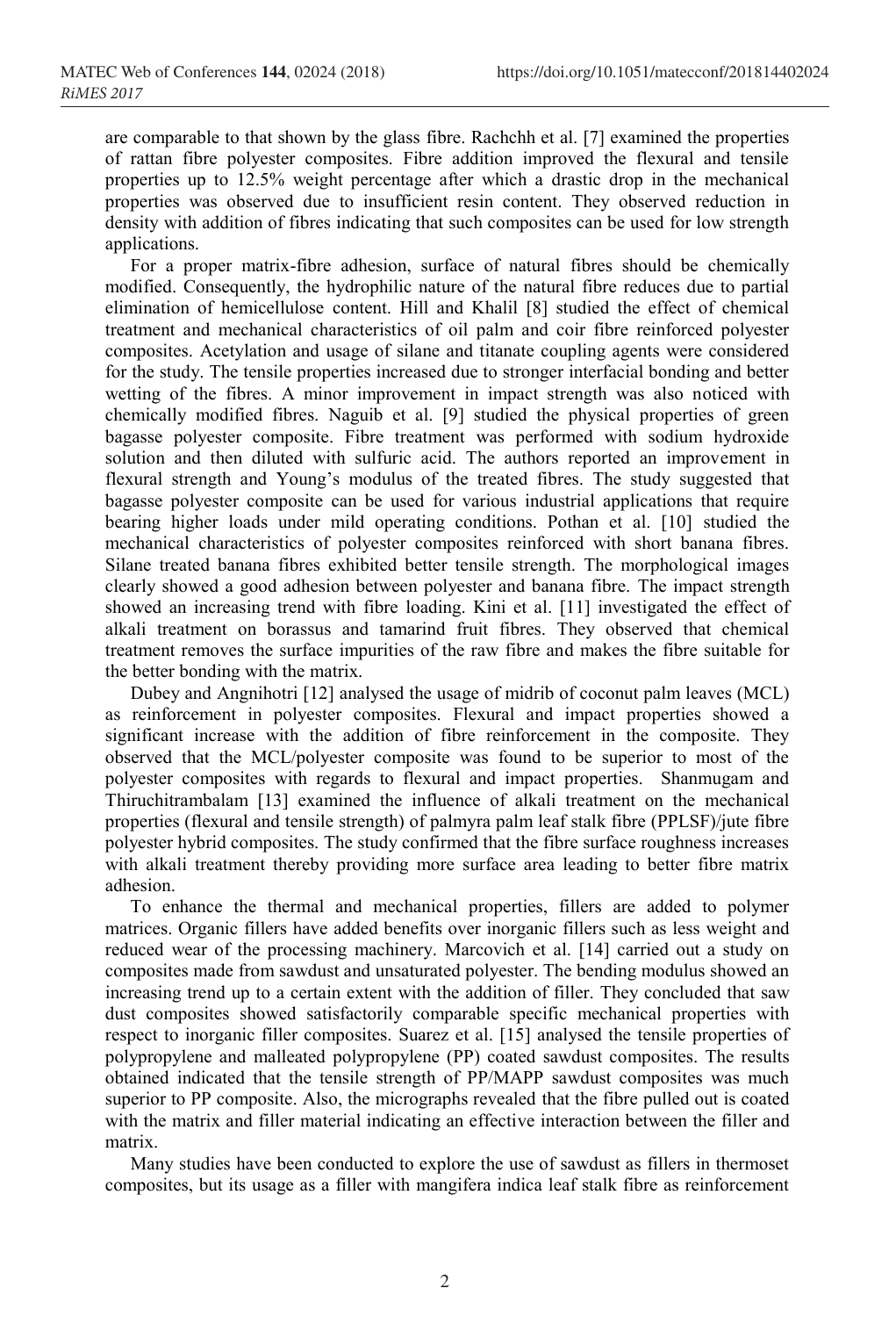in polyester has not been explored. Hence the present work aims at studying the mechanical properties of such composites finding applications in automotive and household interiors.

### **2 Experimental Details**

#### **2.1 Materials**

Mangifera Indica leaf stalk fibres and saw dust filler were used as the reinforcements. Mangifera Indica leaves were collected from plantations within the campus in Manipal. Sawdust bio-filler was obtained from a basic workshop at our institute. Unsaturated polyester resin, its accelerator cobalt naphthalene and catalyst methyl ethyl ketone peroxide were supplied by M/s Sri Mookambika Poly Products, Udupi, Karnataka. Chemicals such as NaOH and HCl were procured from Nice Chemicals Pvt. Ltd, Kerala. Hand layup technique with compression moulding was used for fabricating the composites. The matrix properties are shown in Table 1.

| <b>Properties</b>       | Remarks     |  |  |
|-------------------------|-------------|--|--|
| Appearance              | Pale Yellow |  |  |
| Density $(g/cm^3)$      | 1.15        |  |  |
| Tensile strength (MPa)  | $17 - 21$   |  |  |
| Flexural strength (MPa) | $39 - 42$   |  |  |
| Viscosity at 25°C (cps) | 650         |  |  |

**Table 1.** Properties of Unsaturated isophthalic polyester resin [16].

### **2.2 Extraction and chemical treatment of the fibres**

Fibres were extracted from the leaf stalk of the Mangifera Indica tree. It was sun dried for 2 days so that the sticky material on the outer surfaces loosens up. The dried leaf stalk fibres were then washed thoroughly with distilled water to remove the sticky material and greasy layers present on its surface. The fibres were later dried at room temperature for 120 h. To ensure better chemical bonding between the fibre and matrix, the fibres were subjected to mercerization treatment. The dried fibres were treated with 6 % vol. NaOH solution for 3 h at room temperature and neutralized with 3 % vol. dilute HCl. The chemically modified fibres were placed in a hot air oven at 50˚c for 4 h to dry it thoroughly. The leaf stalk and fibers being treated are shown in Fig. 1.

#### **2.3 Preparation of sawdust bio-filler**

Saw dust is a by-product formed because of machining operations carried out on wood. In the present study saw dust of teak wood was used. Approximately two kilograms of sawdust bio-filler was collected which was then sieved to size of 200 microns [17]. Sieved sawdust fillers were then treated with 2% vol. NaOH solution at room temperature for 1 h, to enhance the interfacial bonding between the polyester matrices. Post chemical treatment,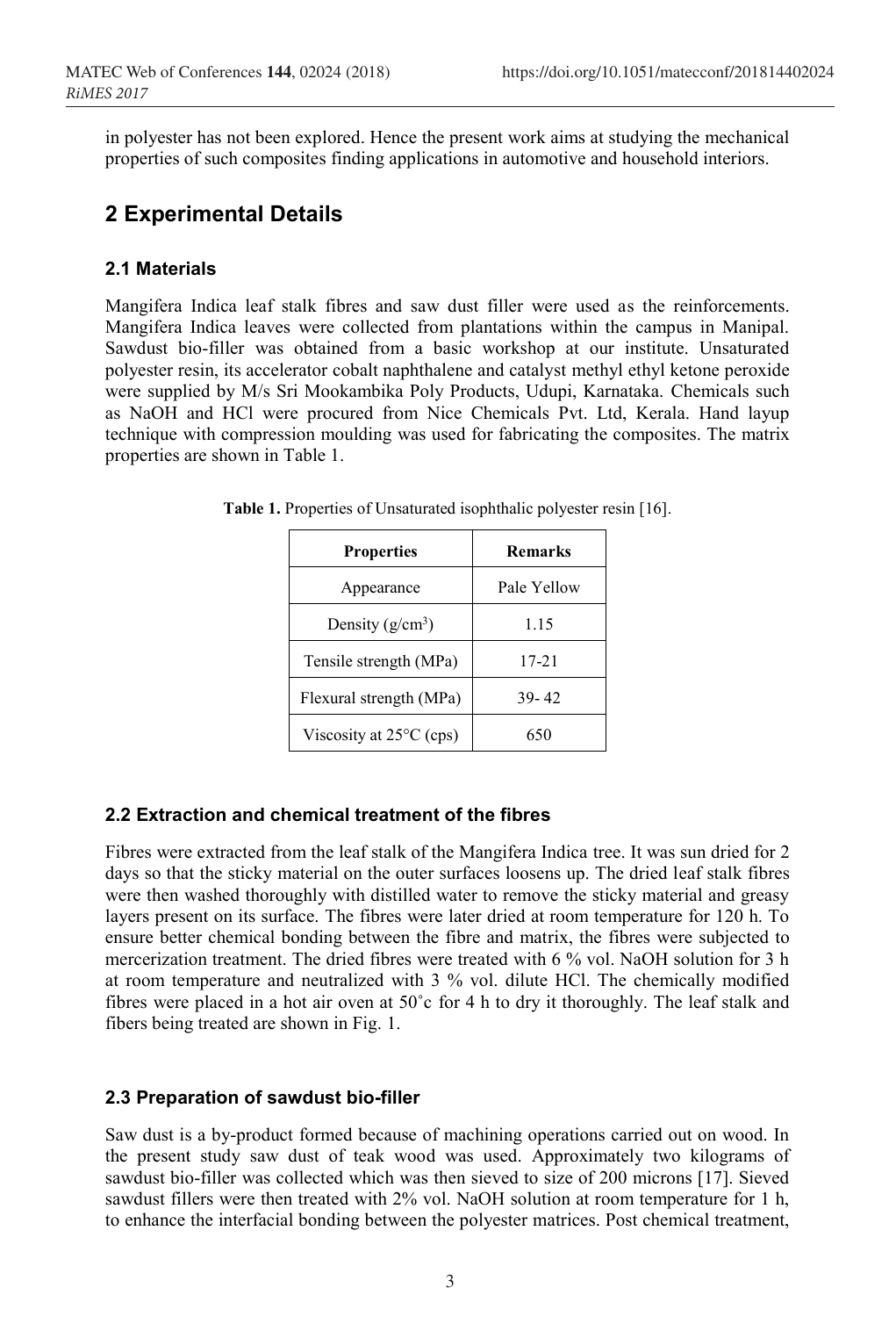the fillers were rinsed with distilled water and dried in a hot air oven for 8 h at 50˚c. The fillers were placed in a desiccator to prevent moisture absorption.



**Fig. 1**. Mangifera Indica (a) leaf stalk (b) leaf stalk fibres undergoing chemical treatment

#### **2.4 Preparation of composite**

Chemically treated mangifera indica leaf fibre was used as reinforcement and unsaturated polyester resin used as the matrix with sawdust as filler. Composites were fabricated using hand layup followed with compression moulding technique. To ensure good quality of surface and for easy demoulding, white wax was applied over the mould surface. Fibre content of 30% by weight was kept constant while the filler content was varied from 3% to 9% by weight. A peel ply film is placed on the top surface of the mould to achieve a smooth surface before applying compressive load. Post curing was done at  $50^{\circ}$  C for duration of 3 h. The size of all the composite panels was 300 mm  $\times$  300 mm with a thickness of 5 mm. Fig. 2. shows the cured panels.



 $(a)$  (b) **Fig. 2**. Cured Composite panels with (a) 3% filler (b) 6% filler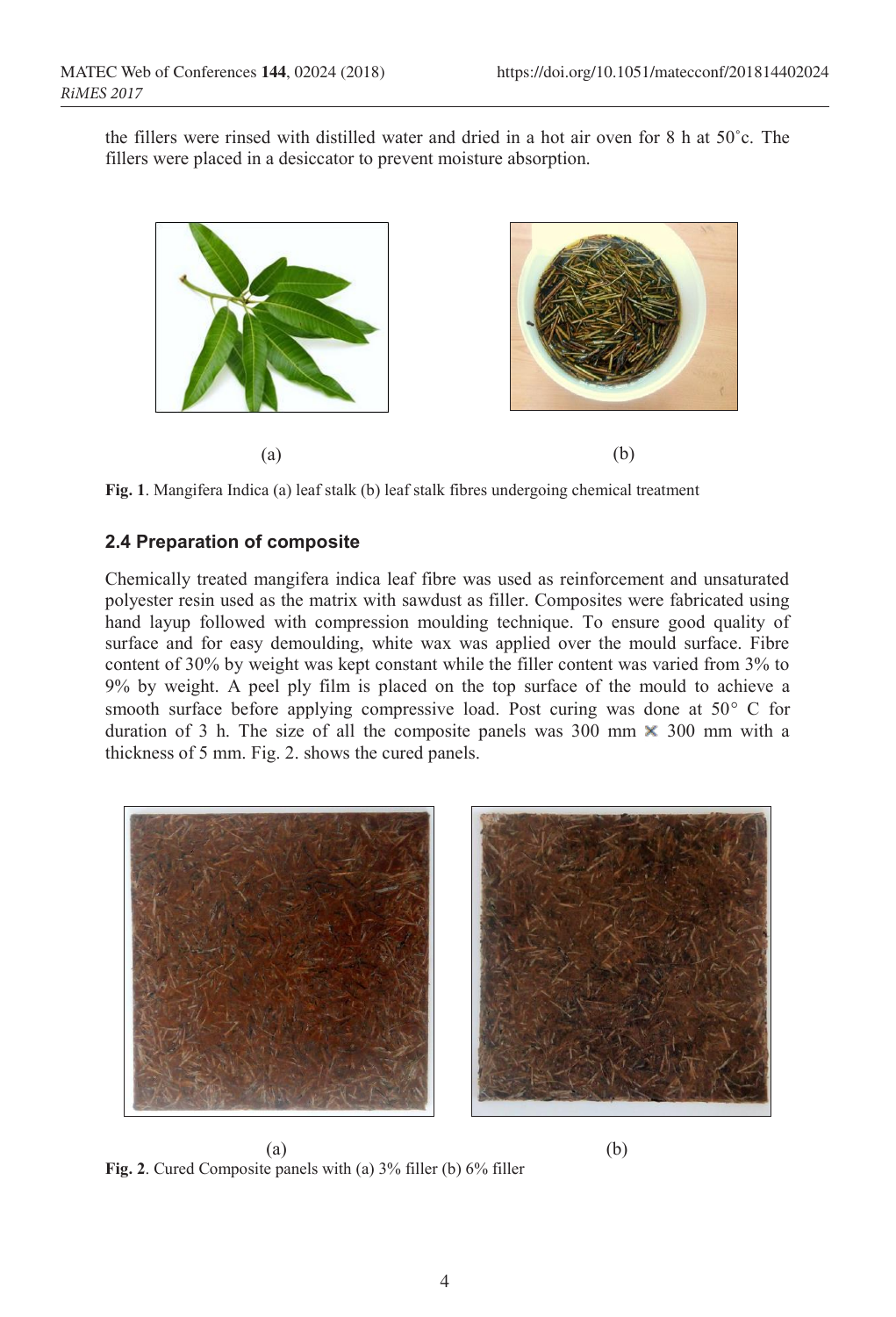#### **2.5 Testing of mechanical properties of composites**

The mechanical properties of composites like tensile, flexural and impact strengths were evaluated. Tensile and flexural tests were performed on a Zwick Roell Universal Testing Machine at a cross head speed of 2 mm/min and 1 mm/min respectively, while impact testing was done on a Zwick Roell Impact tester where the specimen was subjected to an impact energy of 7.5 J. Specimens for tensile, flexural and impact tests were prepared using water jet cutting. Details of standards and specimen dimensions are shown in Table 2. Five specimens were considered for each of the above mentioned tests and average value was arrived at. Test setups are shown in Fig. 3.

| <b>Properties</b> | <b>Standard</b><br><b>Used</b> | <b>Dimensions</b>                              |  |
|-------------------|--------------------------------|------------------------------------------------|--|
| Tensile Strength  | ASTM D3039                     | $250 \text{ mm} \times 25 \text{ mm}$          |  |
| Flexural Strength | ASTM D7264                     | Overall Length: 120 mm;<br>Span length: 100 mm |  |
| Impact Strength   | ISO 179-1/1eu                  | Length 80 mm;<br>Span length 64 mm             |  |

|  | Table 2. Standards and specimen dimensions [18-20]. |  |  |  |  |  |  |
|--|-----------------------------------------------------|--|--|--|--|--|--|
|--|-----------------------------------------------------|--|--|--|--|--|--|





 $(a)$  (b)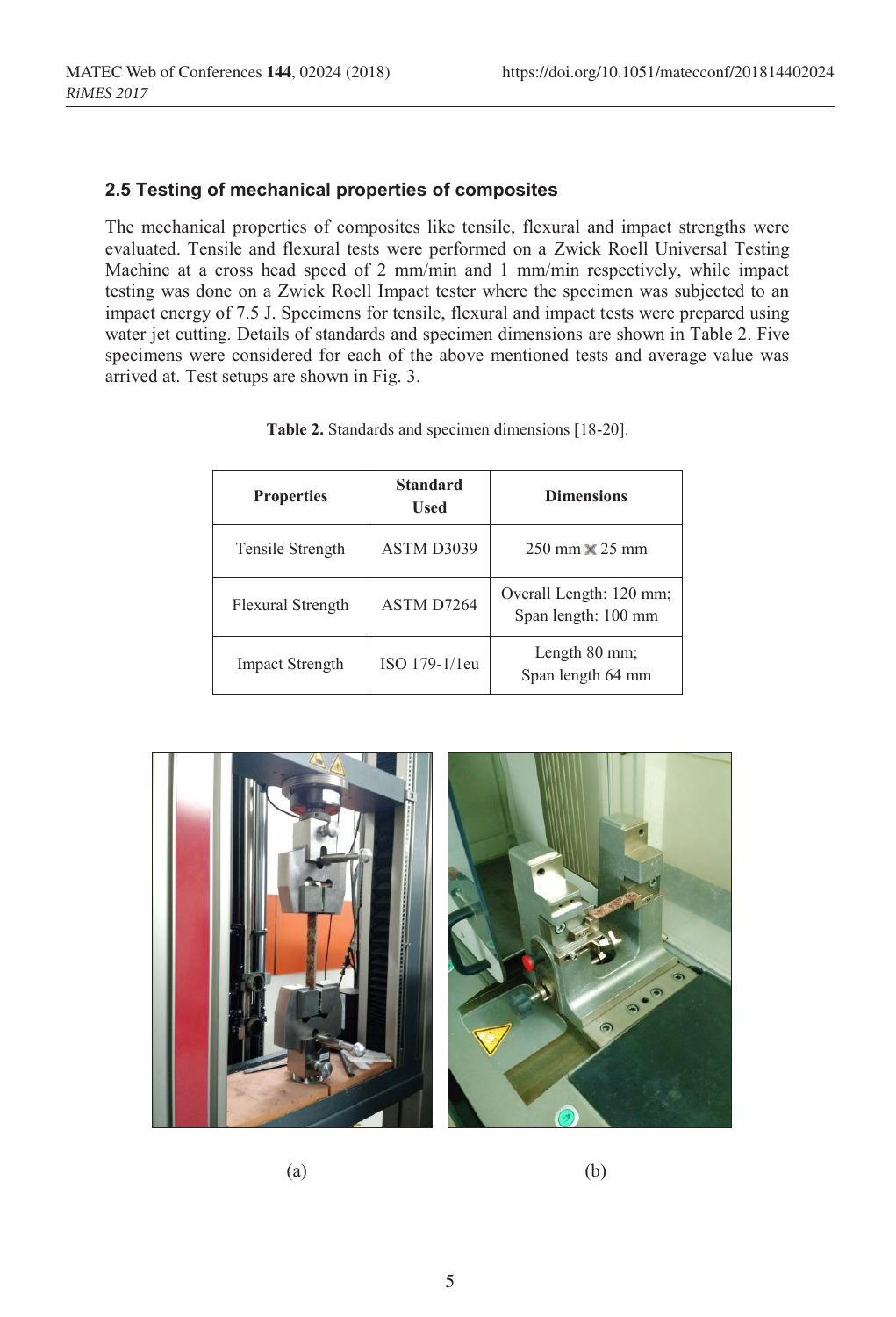

(c)

**Fig. 3**. Test setups (a) Tensile (b) Impact (c) Flexural

# **3 Results and Discussions**

Fig. 4 shows variation in tensile strength with the addition of sawdust to the composites. Treatment of fibres and fillers make them more hydrophobic resulting in improved bonding between the various constituents. When compared to neat polymer, mangifera indica leaf stalk fibre composite with no filler showed an increase of about 31% in its tensile strength. Highest tensile strength of 28 MPa was obtained for composites with 3% filler by weight, which is an increase of about 12% over composites without any filler. Further addition of saw dust to the composites resulted in reduction of tensile strength.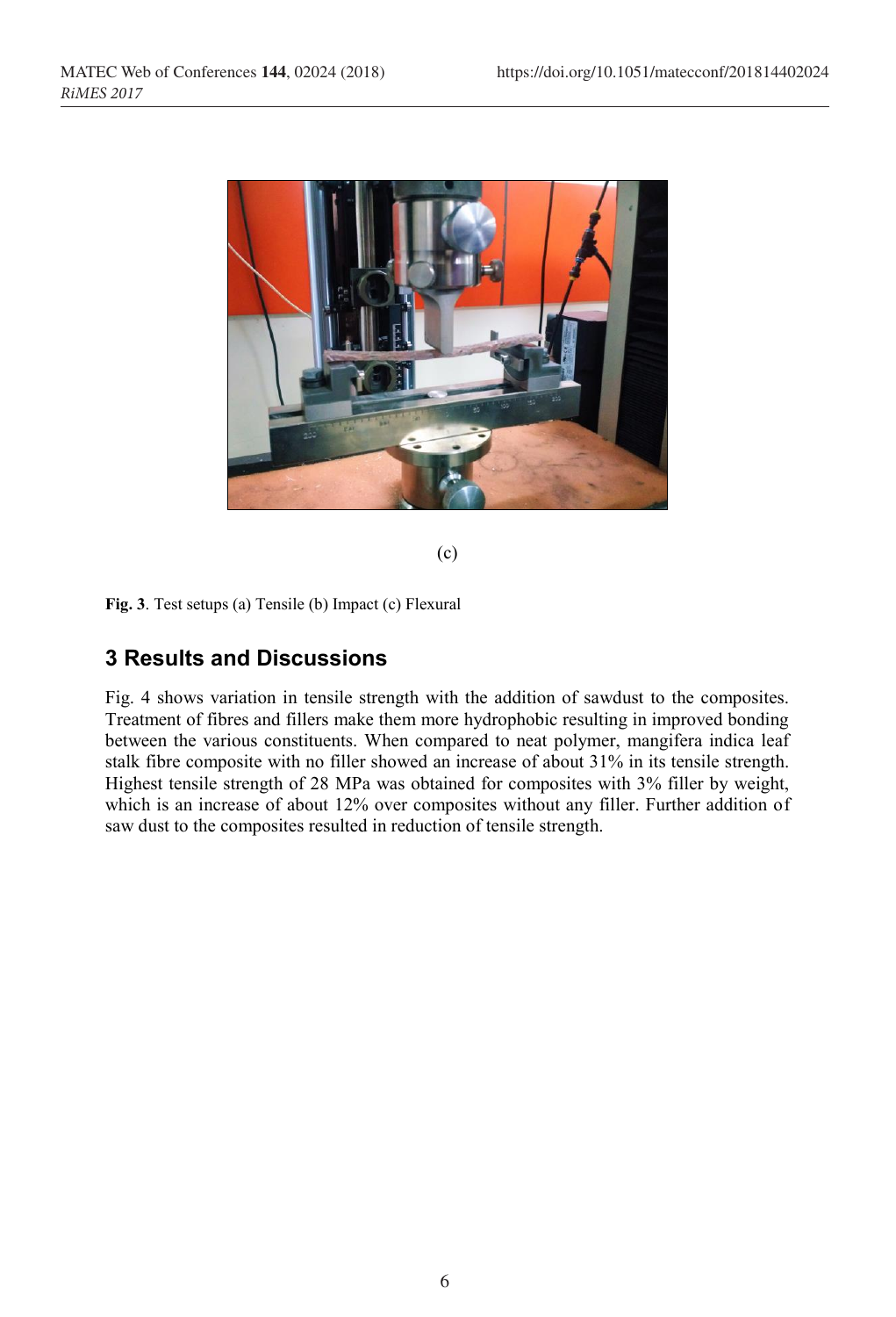

**Fig. 4**. Variation in tensile strength



**Fig. 5**. Variation in flexural strength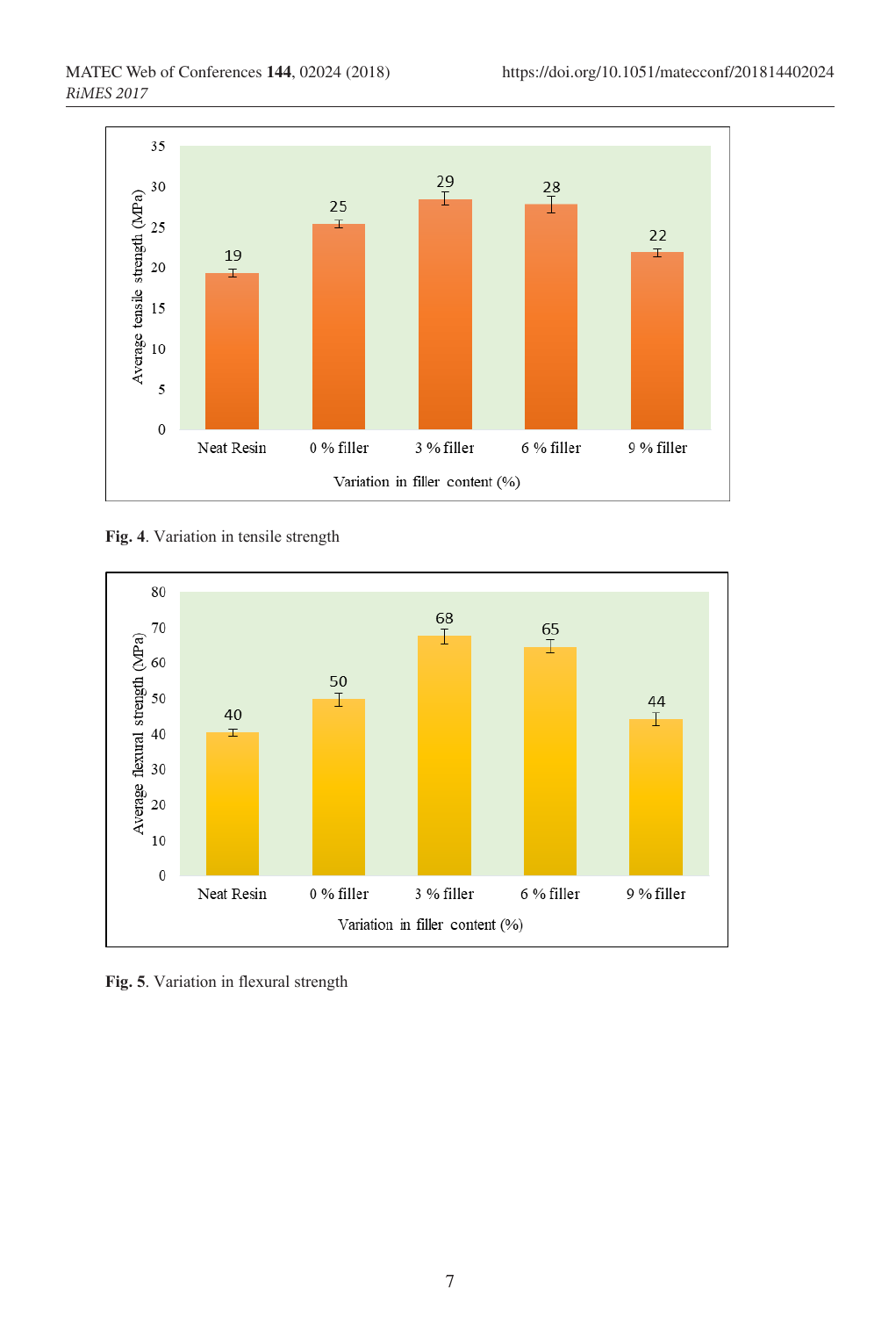

**Fig. 6**. Variation in impact strength

Flexural strength of the composites is presented in the Fig. 5. Addition of sawdust increased the flexural strength of the composites by about 68% when compared to neat polymer where the strength was observed to be 68 MPa which was the highest among all composites. Increase in saw dust filler to 6% and 9% resulted in lower flexural strength and the lowest strength of 44 MPa was obtained in composites with 9% saw dust filler.

The variation of impact strength is presented in Fig. 6. As seen in case of tensile and flexural tests, presence of sawdust resulted in improved energy absorption when compared to composites with only mangifera indica leaf stalk fibres as reinforcement. Increased resistance to impact loading is mainly because of the resistance provided by the fillers to the propagation of cracks [21]. Highest impact resistance of 50  $kJ/m<sup>2</sup>$  is seen in composites with 3% weight filler. But with increase in filler content further reduced the ability of the composite to absorb impact load. Reduction in mechanical properties of composites beyond 3% filler content is due to reduced resin content which results in ineffective stress transfer between the various phases in composite material [7].

# **4 Conclusions**

Composites were fabricated by varying saw dust filler content in mangifera indica leaf stalk fibre reinforced polyester matrix. Mechanical properties such as tensile, flexural and impact strengths were evaluated and compared. Significant inferences are, weight fraction of sawdust fillers have greater influence on the mechanical properties of the composites. Composites with 3% saw dust filler content showed improved mechanical properties. Increasing the filler content beyond 3% led to decrease in strength of the composites. Decrease in strength with increase in filler content is attributed to ineffective load transfer between the matrix and reinforcements. Results indicate that saw dust has a potential as filler in polymer based composites.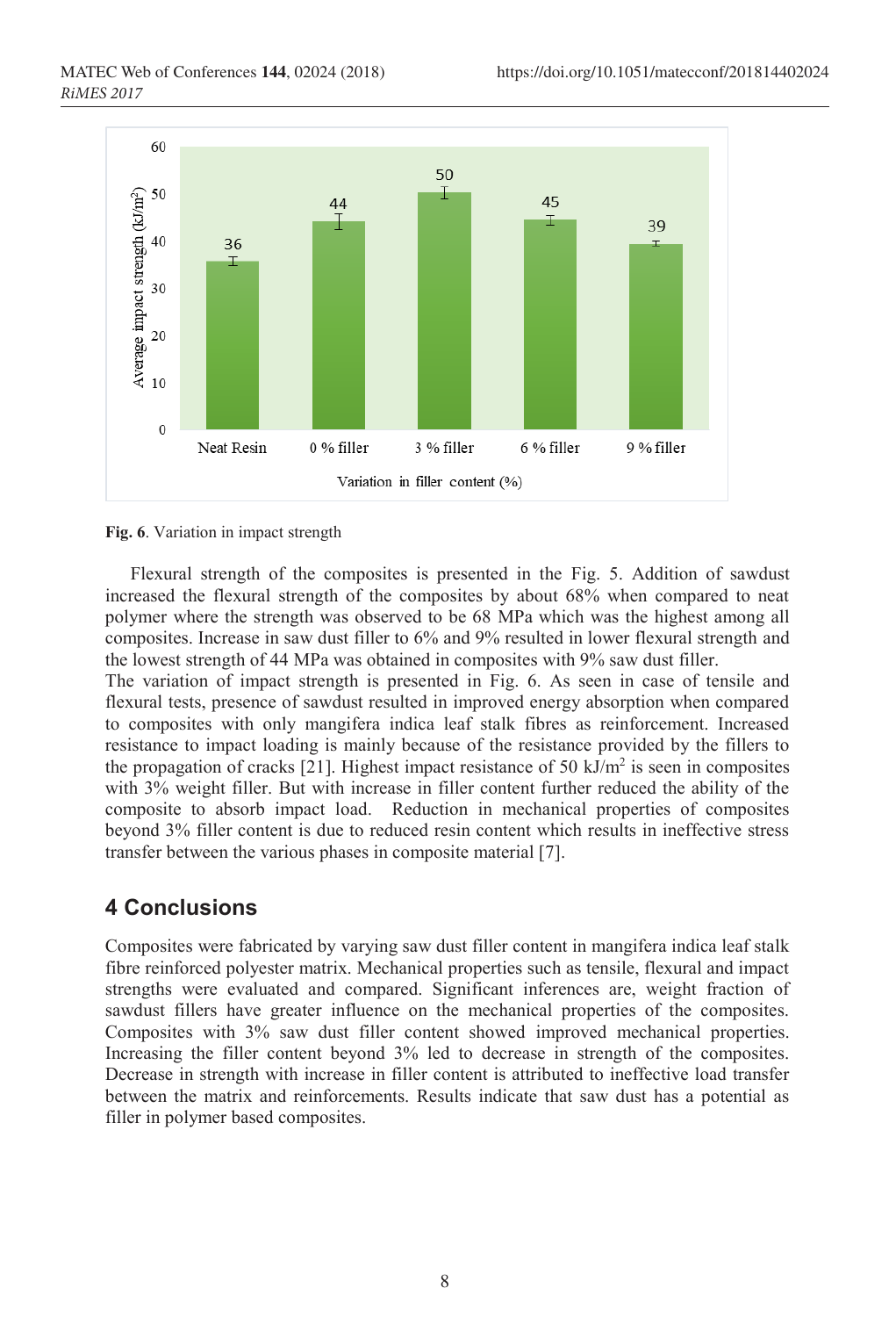### **Acknowledgements**

The authors are thankful to Dr. K Jagannath, Head of the Department, Mechanical and Manufacturing Engineering for permitting us to make use of the Advanced Material Testing and Research Laboratory. The authors are also indebted to Dr. Satish Shenoy B, Professor and Head, and Dr. Dayanand Pai, Professor, Department of Aeronautical and Automobile Engineering for allowing us to use their Advanced Composite and Material Testing Laboratory. The authors thank Manipal College of Dental Sciences, Manipal for permitting us to use their material testing facilities. The authors would also like to thank M/s. Konkan Speciality Polyproducts Pvt. Ltd., Mangalore for providing us their testing facility.

### **References**

- 1. B. V. Ramnath, S. J. Kokan, R. N. Raja, R. Sathyanarayanan, C. Elanchezhian, A. R. Prasad, and V. M. Manickavasagam, Evaluation of mechanical properties of abaca– jute–glass fibre reinforced epoxy composite. Materials & Design, **51**, 357-366 (2013)
- 2. S.C. Venkateshappa, B. Beerhall, M. G. Kenchappa, and R. P. G. Ranganagowda, Flexural behaviour of areca fibres composites. BioResources, **5**(3), 1846-1858 (2010)
- 3. S. Mukhopadhyay, R. Fangueiro, Y. Arpaç, and Ü. Şentürk, Banana Fibres--Variability and Fracture Behaviour. Journal of Engineered Fabrics & Fibres (JEFF), **3**(2) (2008)
- 4. K. S. Kumar, I. Siva, N. Rajini, P. Jeyaraj, and J. W. Jappes, Tensile, impact, and vibration properties of coconut sheath/sisal hybrid composites: Effect of stacking sequence. Journal of Reinforced Plastics and Composites, **33**(19), 1802-1812(2014).
- 5. A. Atiqah, M. Jawaid, M. R. Ishak, and S. M. Sapuan, Effect of Alkali and Silane Treatments on Mechanical and Interfacial Bonding Strength of Sugar Palm Fibres with Thermoplastic Polyurethane. Journal of Natural Fibres, 1-11 (2017)
- 6. P. J. Roe, and M. P. Ansell, Jute-reinforced polyester composites. Journal of Materials Science, **20**(11), 4015-4020 (1985)
- 7. N. V. Rachchh, P. S. Ujeniya, and R. K. Misra, Mechanical characterization of rattan fibre polyester composite. Procedia Materials Science, **6**, 1396-1404 (2014)
- 8. C. A. S. Hill, and H. P. S. Abdul Khalil, Effect of fibre treatments on mechanical properties of coir or oil palm fibre reinforced polyester composites. Journal of Applied Polymer Science, **78**(9), 1685-1697 (2000)
- 9. H. M. Naguib, U. F. Kandil, A. I. Hashem, and Y. M. Boghdadi, Effect of fibre loading on the mechanical and physical properties of "green" bagasse–polyester composite. Journal of Radiation Research and Applied Sciences, **8**(4), 544-548 (2015)
- 10. L. A. Pothan, S. Thomas, and N. R. Neelakantan, Short banana fibre reinforced polyester composites: mechanical, failure and aging characteristics. Journal of Reinforced Plastics and Composites, **16**(8), 744-765 (1997)
- 11. U. A. Kini, S. Y. Nayak, S. S. Heckadka, L. G. Thomas, S. P. Adarsh, and S. Gupta, Borassus and Tamarind Fruit Fibres as Reinforcement in Cashew Nut Shell Liquid-Epoxy Composites. Journal of Natural Fibres, 1-15 (2017)
- 12. N. Dubey, and G. Agnihotri, Flexural and Impact Properties of Midrib of Coconut Palm Leaves Reinforced Polyester. Materials Today: Proceedings, **4**(2), 3422-3430 (2017).
- 13. D. Shanmugam, and M. Thiruchitrambalam, Influence of alkali treatment and layering pattern on the tensile and flexural properties of Palmyra palm leaf stalk fibre (PPLSF)/jute fibre polyester hybrid composites. Composite Interfaces, **21**(1), 3-12 (2014)
- 14. N. E. Marcovich, M. M. Reboredo, and M. I. Aranguren, Composites from sawdust and unsaturated polyester. Journal of applied polymer science, **61**(1), 119-124 (1996).